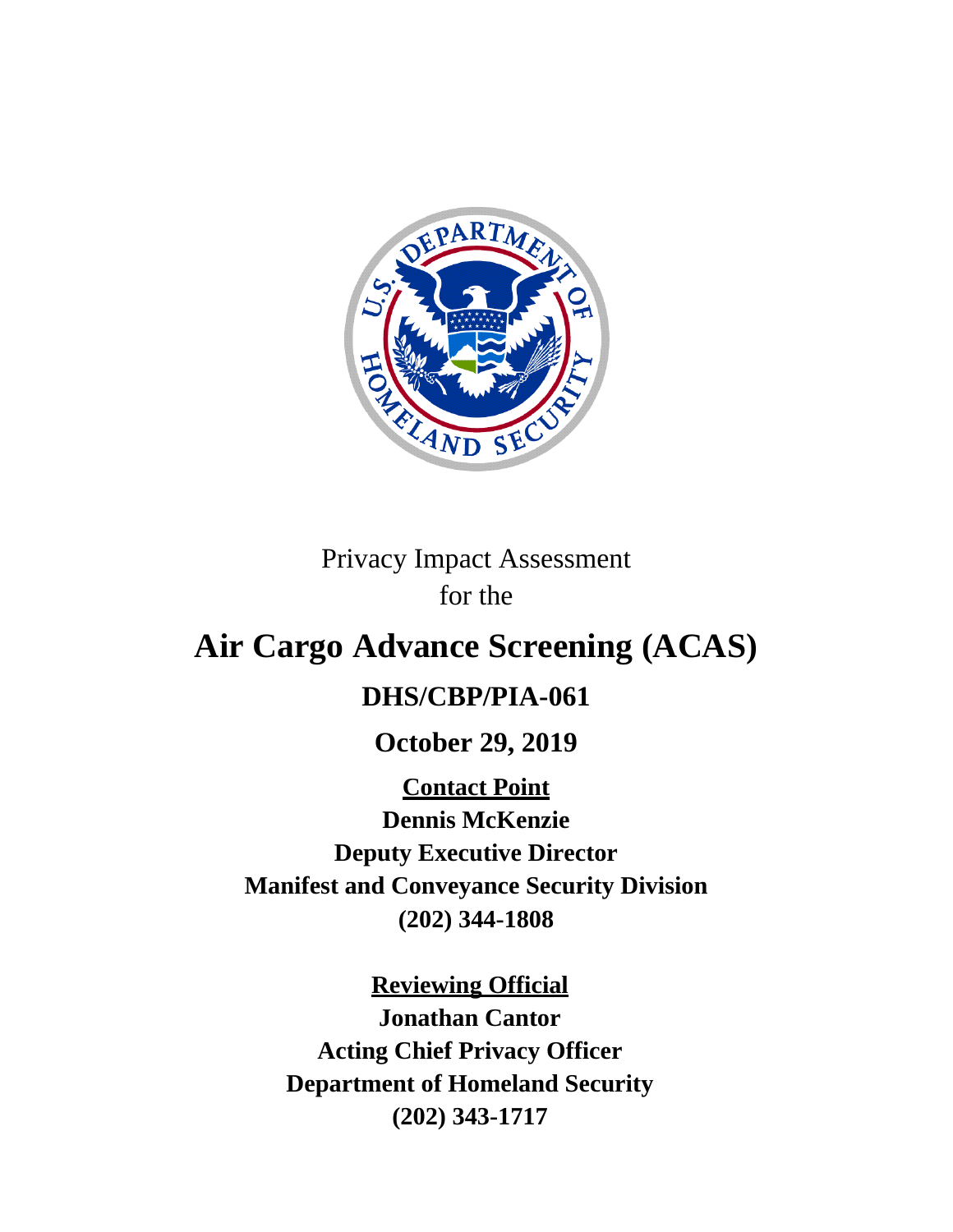

# **Abstract**

U.S. Customs and Border Protection (CBP) requires air-cargo and shipping companies to submit their electronic manifest information in advance to CBP under the Air Cargo Advance Screening (ACAS) program. This advance information improves CBP's ability to conduct risk assessments of incoming shipments in order to improve security and compliance with customs and other laws CBP enforces at the border. CBP is publishing this new Privacy Impact Assessment (PIA) to provide notice of the new mandatory requirements for ACAS participants, and to assess the privacy risks of its collection and use of personally identifiable information under this program.

# **Overview**

 $\overline{\phantom{a}}$ 

In October 2010, terrorists placed concealed explosive devices in cargo onboard two aircraft destined to the United States. The terrorists intended the explosive devices to explode midair over the continental United States, which could have caused catastrophic damage to the aircraft, the passengers, crew, and persons and property on the ground.<sup>1</sup> While multiple foreign governments thwarted the attempted attack by working together to share intelligence and intercept the shipments before they detonated, the explosive devices flew aboard several flights prior to discovery. In order to deter and disrupt terrorist threats to U.S.-bound aircraft via air cargo, the Department of Homeland Security (DHS) must identify high-risk cargo prior to the aircraft's departure for the United States. CBP and the Transportation Security Administration  $(TSA)^2$  are responsible for securing air cargo bound for the United States. CBP and TSA employ a layered security approach to secure inbound air cargo, including using various risk assessment methods to identify high-risk cargo and to mitigate any risks posed.

#### *Legacy Air Cargo Screening Requirements*

Pursuant to the Trade Act of 2002,<sup>3</sup> as amended, any inbound aircraft entering or traveling through the United States with commercial cargo aboard must electronically submit to CBP certain information concerning the incoming cargo. 19 CFR § 122.48a requires carriers to submit eighteen advance electronic manifest data elements to CBP four hours prior to arrival for long-haul flights,<sup>4</sup> but no later than the loading of an aircraft, or "wheels-up" for short-haul flights. CBP uses this information to screen inbound aircraft for potential high-risk shipments that might warrant additional scrutiny. The CBP National Targeting Center (NTC), staffed by both CBP and TSA analysts, generates requests for additional information and screening referrals based on this

<sup>1</sup> [www.cbp.gov/newsroom/national-media-release/air-cargo-advance-screening.](http://www.cbp.gov/newsroom/national-media-release/air-cargo-advance-screening)

<sup>2</sup> Outside of the ACAS program, TSA has other regulatory responsibilities and oversight in relation to aircraft screening requirements.

<sup>3</sup> Pub. L. 107–210, H.R. 3009, 116 Stat. 933, enacted August 6, 2002; 19 U.S.C. §§ 3803–3805.

<sup>4</sup> A long-haul flight is a flight over seven hours in length.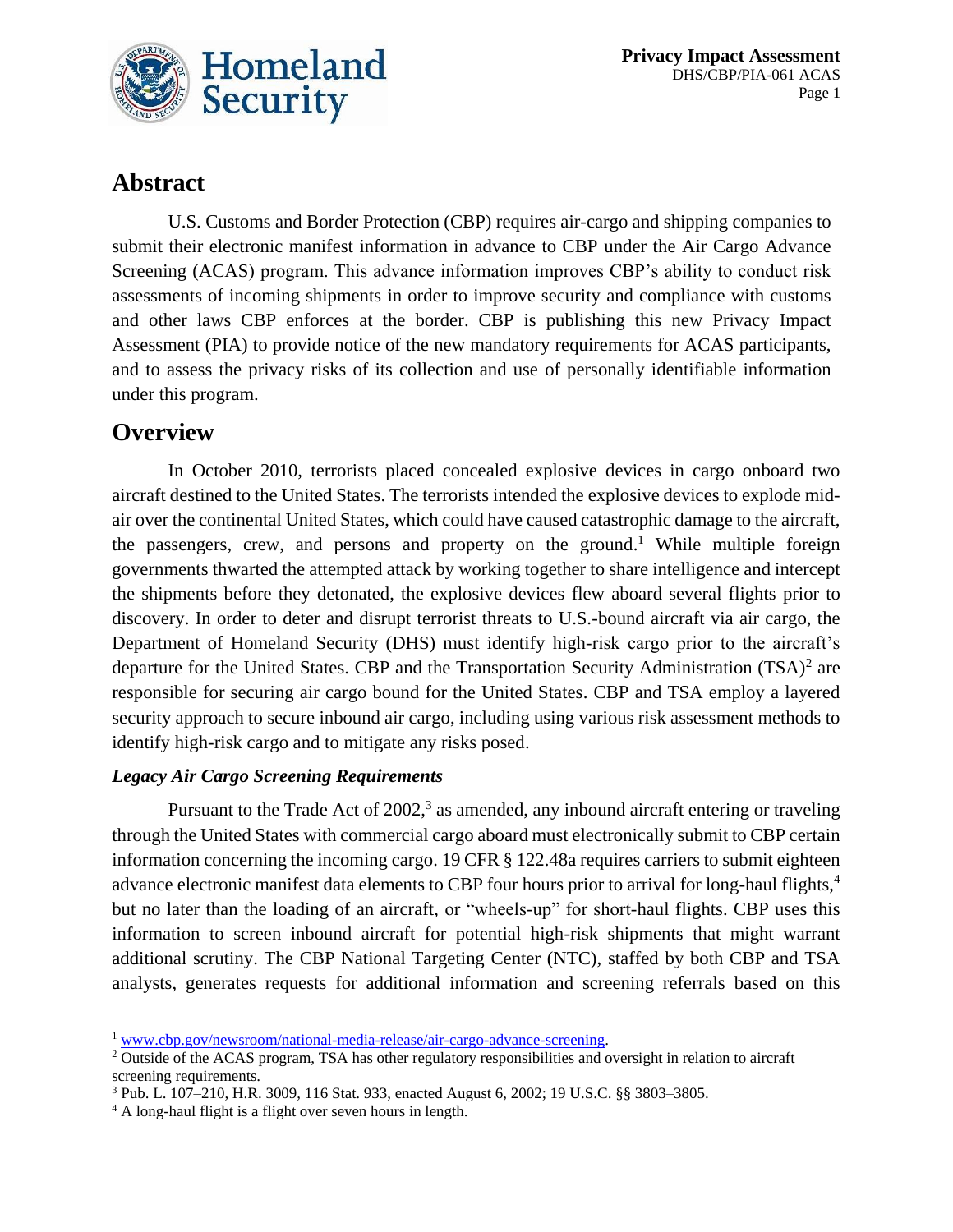

information. CBP and TSA staff review electronic messages<sup>5</sup> describing upcoming shipments in advance of cargo departure for the United States to identify any potential threats. In response, CBP returns an acknowledgement message to the submitter, as well as any holds on the shipment via CBP's Automated Targeting System (ATS). 6

The timeframes under this regulatory framework did not provide CBP adequate time to perform targeted risk assessments on air cargo before the aircraft departed.<sup>7</sup> As a result, there was a risk that CBP would not be able to identify high-risk cargo until it was already en route. In an effort to reduce these risks and to improve its security assessment capabilities, CBP developed the Air Cargo Advance Screening (ACAS) pilot in 2010 to allow air transport participants (such as air-cargo carriers and shipping companies) to voluntarily provide CBP with a subset of the advance electronic manifest information earlier than regulations required. CBP determined that the pilot was successful and initiated the administrative rulemaking process to require advance filing for all airlines during the ACAS pilot, as having the data elements submitted to the NTC for targeting earlier enabled CBP to better identify high-risk cargo subject to additional screening.

#### **2018 New ACAS Regulations**

The ACAS Program went into effect on June 12, 2018, requiring the submission of advanced air-cargo information on shipments arriving in the United States from a foreign location. Previously a voluntary process in which many airlines already participated globally, the program requirements are now mandatory for airlines flying to the United States.

Accordingly, CBP issued new regulations in June 2018 that mandated the provision of this advance information. Under the new regulations, CBP requires ACAS data elements as early as practicable, but no later than prior to loading of the cargo onto the aircraft for all flights. The transmission of the required ACAS data to CBP (also known as the "ACAS filing") must take place through the existing CBP-approved electronic data interchange system in ATS. CBP may take appropriate enforcement action against ACAS filers who do not comply with the ACAS requirements.

#### **ACAS Mandatory Data Elements**

CBP collects and maintains ACAS information in ATS, which evaluates all cargo to identify high risk inbound cargo and conveyances for examinations. ATS uses risk-based rules and weight sets to analyze information from manifest, Importer Security Filing,<sup>8</sup> and entry data to prioritize shipments for review and generate targets by scoring each shipment. In some instances,

 $\overline{\phantom{a}}$ 

<sup>5</sup> Messages modeled on either existing Cargo-IMP format messages or CBP CAMIR-AIR.

<sup>6</sup> DHS/CBP/PIA-006 Automated Targeting System (ATS), *available at* [www.dhs.gov/privacy.](http://www.dhs.gov/privacy)

<sup>7</sup> Defined in 19 CFR § 122.48a(b).

<sup>&</sup>lt;sup>8</sup> Before merchandise arriving by vessel can be imported into the United States, the importer, or its agent, must electronically submit certain advance cargo information to CBP in the form of an Importer Security Filing.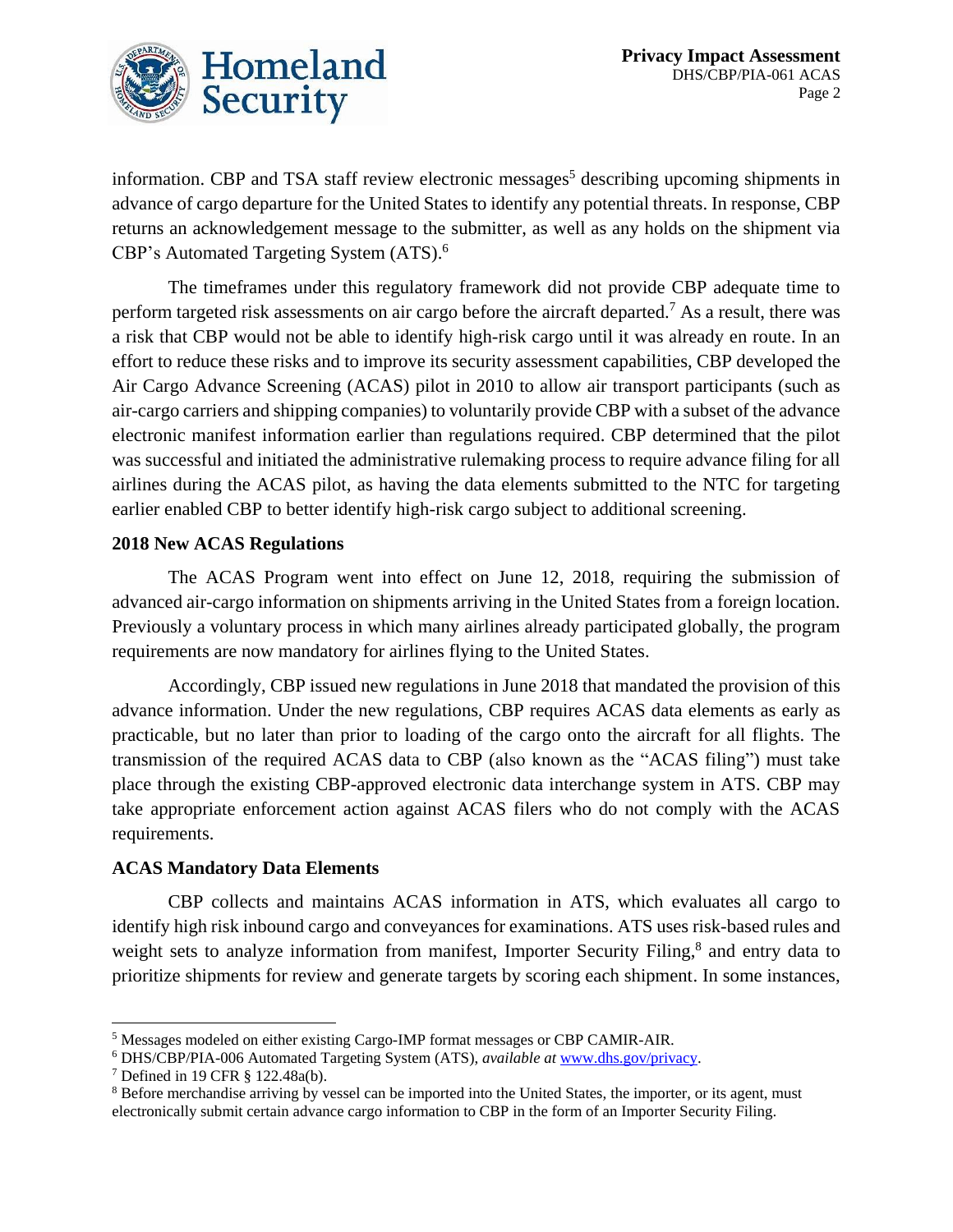

ATS automatically places shipments on hold (detained) when they score above a specified risk threshold based on ACAS data (and other information available to CBP). ATS screens commodity information on the manifest, Importer Security Filing, and entry data, and ATS also screens individuals identified in these data sources against lookouts and prior violations.

Receiving information early from ACAS through ATS allows CBP to conduct targeting and risk assessment in ATS of shipments prior to the loading of aircraft destined for the United States. Like the pilot, the ACAS program requires an eligible filer (as described below) to submit six of the eighteen existing advance electronic manifest data elements listed below (and enumerated in 19 C.F.R § 122.48a):

- Shipper name and address;<sup>9</sup>
- Consignee name and address; $10$
- Cargo description; $^{11}$
- Total quantity (based on the smallest external packing unit);<sup>12</sup>
- Total weight of cargo; $^{13}$  and
- Air waybill number.<sup>14</sup>

In addition to the mandatory data elements listed above, filers have the option to provide the remainder of the manifest data either in advance, or under the timeframes set forth under previous regulations. 15

In addition to mandating ACAS data, CBP's revisions to 19 CFR § 122.48a provided more accurate and complete definitions and added a new data element (the flight departure message, or FDM) to enable CBP to determine the timeliness of ACAS submissions.

#### **ACAS Filers**

 $\overline{\phantom{a}}$ 

Potential ACAS filers must do the following:

• Establish the communication protocol required by CBP for properly transmitting

<sup>9</sup> For consolidated shipments, the identity of the consolidator, express consignment, or other carrier, is sufficient for the master air waybill record. For non-consolidated shipments, the name of the foreign vendor, supplier, manufacturer, or other similar party is acceptable (and the address of the foreign vendor, etc., must be a foreign address); by contrast, the identity of a carrier, freight forwarder, or consolidator is not acceptable.

<sup>&</sup>lt;sup>10</sup> Consignee name and address is the name and address of the party to whom the cargo will be delivered and is required regardless of the location of the party; this party need not be located at the arrival or destination port.

 $<sup>11</sup>$  Cargo description is a precise description of the cargo or the 6-digit Harmonized Tariff Schedule (HTS) number.</sup>

<sup>&</sup>lt;sup>12</sup> For example, 2 pallets containing 50 pieces each would be considered 100, not 2.

<sup>&</sup>lt;sup>13</sup> Total weight of cargo may be expressed in either pounds or kilograms.

<sup>&</sup>lt;sup>14</sup> The air waybill number is the International Air Transport Association (IATA) standard 11-digit number.

<sup>15</sup> 19 CFR § 122.48a.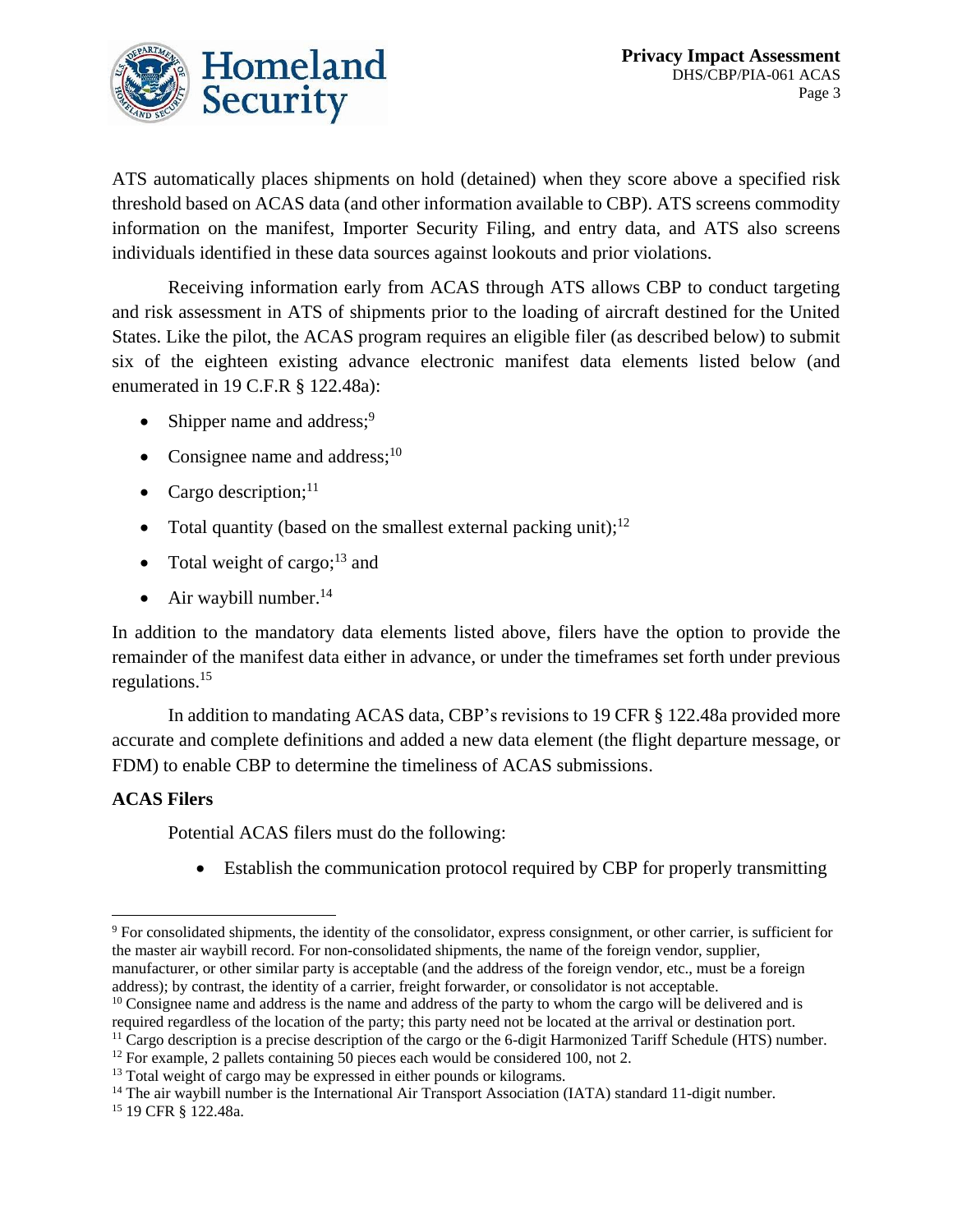

an ACAS filing through a CBP-approved electronic data interchange system;

- Possess the appropriate bond;
- Report all of the originator codes that will be used to file ACAS data; and
- Provide 24 hours/7 days a week contact information consisting of a telephone number and email address.

Inbound air carriers are required to file the ACAS data if no other eligible party elects to file. <sup>16</sup> However, CBP allows parties other than the inbound air carrier to file because, in some cases, these other parties have access to accurate ACAS data sooner. For effective targeting to occur prior to loading, it is essential that the most accurate ACAS data be filed at the earliest point possible in the supply chain. This approach is consistent with the Trade Act parameters that require CBP to obtain data from the party most likely to have direct knowledge of the data and to balance the impact on the flow of commerce with the impact on cargo safety and security.

Other eligible filers include: importers or customs brokers as identified by the Automated Broker Interface (ABI) filer code;<sup>17</sup> a Container Freight Station/de-consolidator<sup>18</sup> as identified by its Facilities Information and Resources Management System (FIRMS) code;<sup>19</sup> an Express Consignment Carrier Facility<sup>20</sup> as identified by its FIRMS code; or an air carrier as identified by its carrier International Air Transport Association (IATA) code<sup>21</sup> that arranged to have the inbound air carrier transport the cargo to the United States.

Foreign Indirect Air Carriers (FIACs) are generally ineligible to directly file the advance air-cargo data required under 19 CFR 122.48a. However, FIACs that are not eligible 19 CFR 122.48a filers are still eligible to transmit ACAS-only filings. CBP allowed FIACs to participate in the ACAS pilot because the house air waybill (HAWB) data (which is each shipment within a consolidated shipment) is generally available to the FIACs earlier than it is available to the inbound air carrier. The master air waybill (MAWB) is an air waybill that is generated by the inbound carrier for a consolidated shipment. CBP has concluded that the inclusion of FIACs in the ACAS pilot has resulted in CBP's receipt of the data earlier in some cases.

l

<sup>&</sup>lt;sup>16</sup> ACAS information is filed by eligible parties as defined by 19 CFR § 122.48b(c).

<sup>&</sup>lt;sup>17</sup> Automated Broker Interface (ABI) is an integral part of the Automated Commercial System (ACS) that permits qualified participants to file import data electronically with CBP. The ABI filer is identified by the ABI filer code.

<sup>&</sup>lt;sup>18</sup> A Container Freight Station is a facility where freight shipments are consolidated or de-consolidated and staged between transport legs. A CFS is typically located in proximity to an ocean, port, or airport, where cargo containers are transported to and from.

<sup>&</sup>lt;sup>19</sup> A FIRMS code is a four-digit alphanumeric identifier assigned by CBP to Container Freight Stations, Warehouse Deconsolidators, Foreign Trade Zones, Bonded Warehouses, or any other CBP bonded facility.

<sup>&</sup>lt;sup>20</sup> Express Consignment Carrier Facility is a bonded warehouse that is able to handle express high-volume parcel flows into the United States.

<sup>&</sup>lt;sup>21</sup> IATA Airline codes are two letter characters assigned by the International Air Transport Association to represent airlines around the world.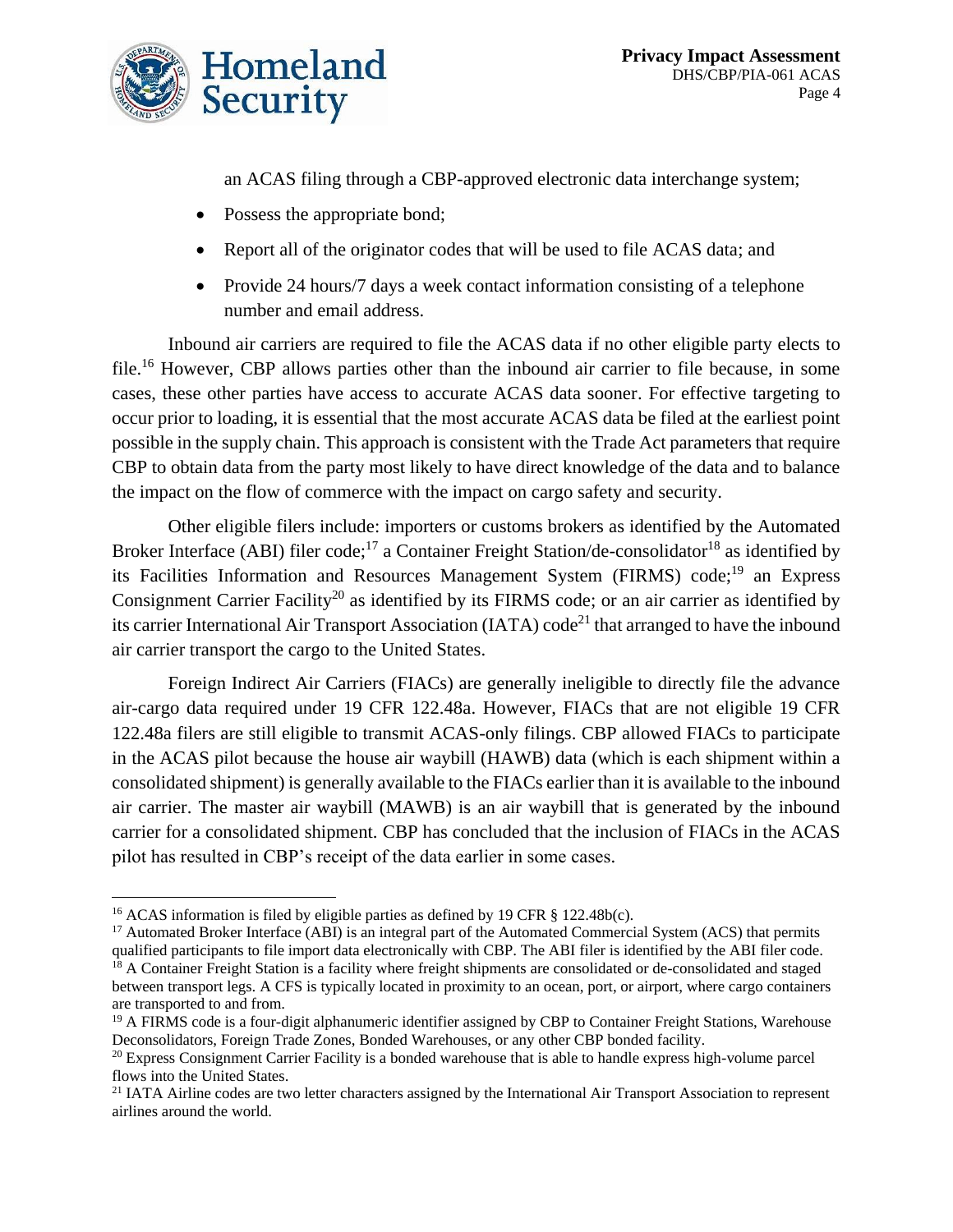

#### **ACAS Referrals**

l

After CBP conducts a risk assessment for the ACAS filing, it may issue two types of referrals: referrals for information, and referrals for screening.

- CBP may issue a *referral for information* if CBP cannot conduct a risk assessment of the cargo due to non-descriptive, inaccurate, or insufficient data. This may be due to typographical errors, vague cargo descriptions, and/or unverifiable data. For referrals for information, the party who filed the ACAS data must resolve the referral by providing CBP with the requested clarifying data. In a dual ACAS filing, the last party to file the ACAS data must address the referral. For instance, when the inbound air carrier retransmits an original ACAS filer's data in a dual filing situation and a referral for information is issued after this retransmission, the inbound air carrier is responsible for taking the necessary action to address the referral.
- CBP may issue a *referral for screening* if CBP deems the potential risk of the cargo high enough to warrant a security screening method beyond the baseline, in accordance with appropriate TSA-approved screening methods. The ACAS filer can perform the necessary screening provided it is a party recognized by TSA to perform screening. If operating under an approved amendment<sup>22</sup> to the security program, the measures specified in that amendment will apply whether it be a TSA National Cargo Security Program (NCSP) amendment or other amendment. If the filer chooses not to perform the screening or is not a party recognized by TSA to perform screening, the ACAS filer must notify the inbound air carrier of the referral for screening. Once the inbound air carrier is notified of the unresolved referral for screening, the inbound air carrier must perform the required screening, and/or provide the necessary information to CBP to resolve the referral for screening. The ultimate responsibility to resolve any outstanding referral for screening is placed on the inbound air carrier because that is the party with physical possession of the cargo prior to departure of the aircraft.

CBP will issue a Do-Not-Load (DNL) instruction if it determines, based on the risk assessment and other information, that the cargo may contain a potential bomb, improvised explosive device, or other material that may pose an immediate, lethal threat to the aircraft and/or its vicinity. All ACAS filers must provide a telephone number and email address that is monitored 24 hours/7 days a week in order for CBP to contact them to prevent the cargo from moving. All ACAS filers must respond and fully cooperate when a DNL instruction is issued.

<sup>&</sup>lt;sup>22</sup> TSA has the flexibility to modify its air-cargo screening requirements as needed based on changing security environments, intelligence, and emergency situations through Emergency Amendments/Security Directives (EAs/SDs).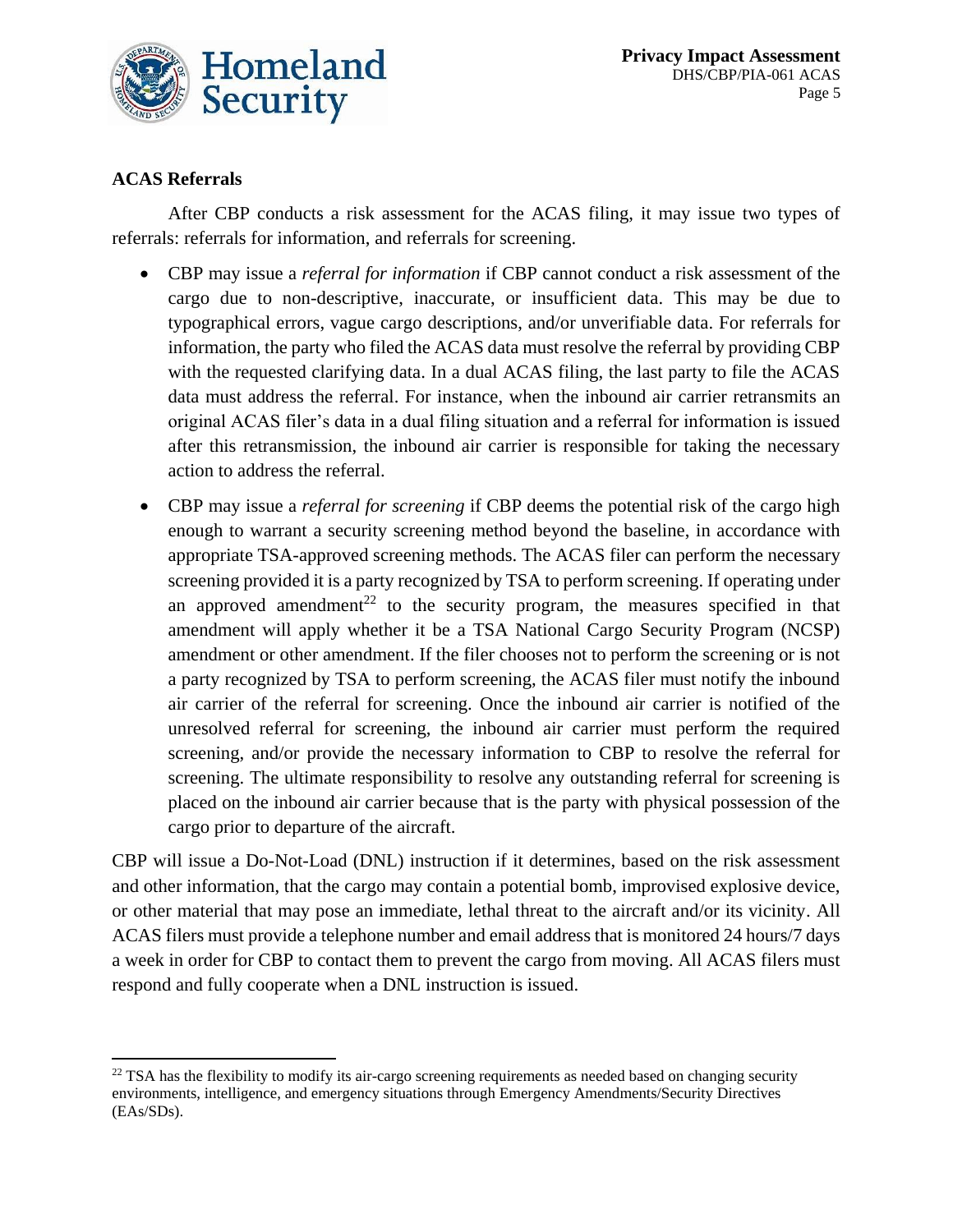

#### **Sample Scenario**

The following is a sample scenario of the ACAS process:

An importer plans to import sneakers into the United States from Spain. Prior to the departure of the airplane from Spain to the United States, the filer submits the ACAS information as early as practicable, but no later than prior to loading of the cargo onto the aircraft. The filer has two options regarding their submission of the additional data elements: it can either submit all eighteen advance electronic manifest data elements in accordance with the ACAS timeline, or it can submit the ACAS data in the ACAS timeline, and all eighteen data elements in accordance with the 19 CFR 122.48a timeline.

CBP then performs a risk assessment regarding the carrier's ACAS filing. If the filing information is accurate, CBP provides an Assessment Complete message, which indicates that no risk has been identified, or that risks that were identified were satisfactorily mitigated. The captain of the aircraft then makes the determination that the items can be loaded on to the aircraft.

# **Section 1.0 Authorities and Other Requirements**

#### **1.1 What specific legal authorities and/or agreements permit and define the collection of information by the project in question?**

CBP operates the ACAS program pursuant to the following authorities: 19 CFR § 122.48a; Section 343(a) of the Trade Act of 2002, as amended; and 19 CFR § 122.41, which requires that all aircraft coming into the United States from a foreign area must make entry, subject to specified exceptions. The general authority for Air Commercial regulations is 5 U.S.C. § 301; and 19 U.S.C. §§ 58b, 66, 1415, 1431, 1433, 1436, 1448, 1459, 1590, 1594, 1623, 1624, 1644, 1644a.

# **1.2 What Privacy Act System of Records Notice(s) (SORN(s)) apply to the information?**

CBP maintains the ACAS information in ATS in accordance with DHS/CBP-006 Automated Targeting System.<sup>23</sup> The ATS SORN covers CBP's comparison of traveler, cargo, and conveyance information against law enforcement, intelligence, and other enforcement data using risk-based targeting rules and assessments to identify individuals and cargo that require additional scrutiny.

In addition, CBP is in the initial stages of drafting a new system of records notice specific to Cargo Security Records, which will cover ACAS and all records that CBP maintains for cargo security purposes

l <sup>23</sup> 77 FR 30297 (May 22, 2012).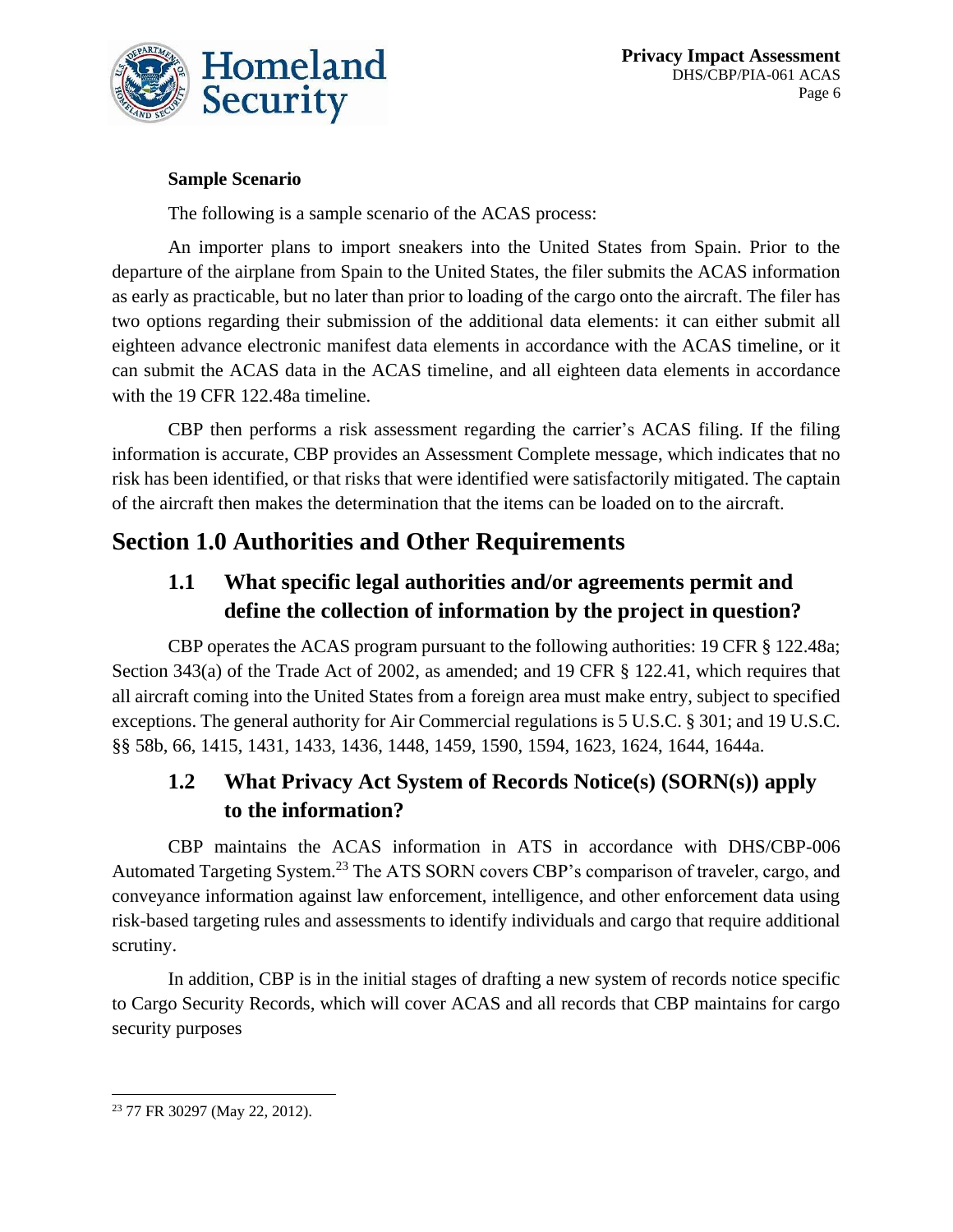

### **1.3 Has a system security plan been completed for the information system(s) supporting the project?**

Yes. The ACAS Pilot was granted an Authority to Operate (ATO) on July 26, 2018, with an expiration date of January 25, 2020. The FIPS 199 determination for this system is moderate for confidentiality, integrity, and availability.

#### **1.4 Does a records retention schedule approved by the National Archives and Records Administration (NARA) exist?**

CBP retains ACAS data in accordance with the general ATS retention period of fifteen years, after which time it will be deleted. If information in ATS is linked to law enforcement lookout records or CBP matches to enforcement activities, investigations, or cases (i.e., specific and credible threats, flights, individuals, and routes of concern, or other defined sets of circumstances), that information will remain accessible for the life of the law enforcement matter to support that activity and other enforcement activities that may become related. CBP is developing a formal retention schedule for ATS and ACAS data for submission to NARA.

# **1.5 If the information is covered by the Paperwork Reduction Act (PRA), provide the OMB Control number and the agency number for the collection. If there are multiple forms, include a list in an appendix.**

Yes. CBP's collection of ACAS information is covered under 1651-0001 Cargo Manifest/Declaration, Stow Plan, Container Status Messages and Importer Security Filing.

# **Section 2.0 Characterization of the Information**

 $\overline{\phantom{a}}$ 

# **2.1 Identify the information the project collects, uses, disseminates, or maintains.**

The following data elements are mandated under the ACAS program,<sup>24</sup> pursuant to 19 CFR 122.48b(d):

(1) *Shipper name and address*. The name and address of the foreign vendor, supplier, manufacturer, or other similar party is acceptable. The address of the foreign vendor, etc., must be a foreign address. The identity of a carrier, freight forwarder, or consolidator is not acceptable.

(2) *Consignee name and address*. This is the name and address of the party to whom the

<sup>&</sup>lt;sup>24</sup> These data elements are defined in 19 CFR 122.48a(d)(1) for non-consolidated shipments and in 19 CFR 122.48a(d)(2) for consolidated shipments.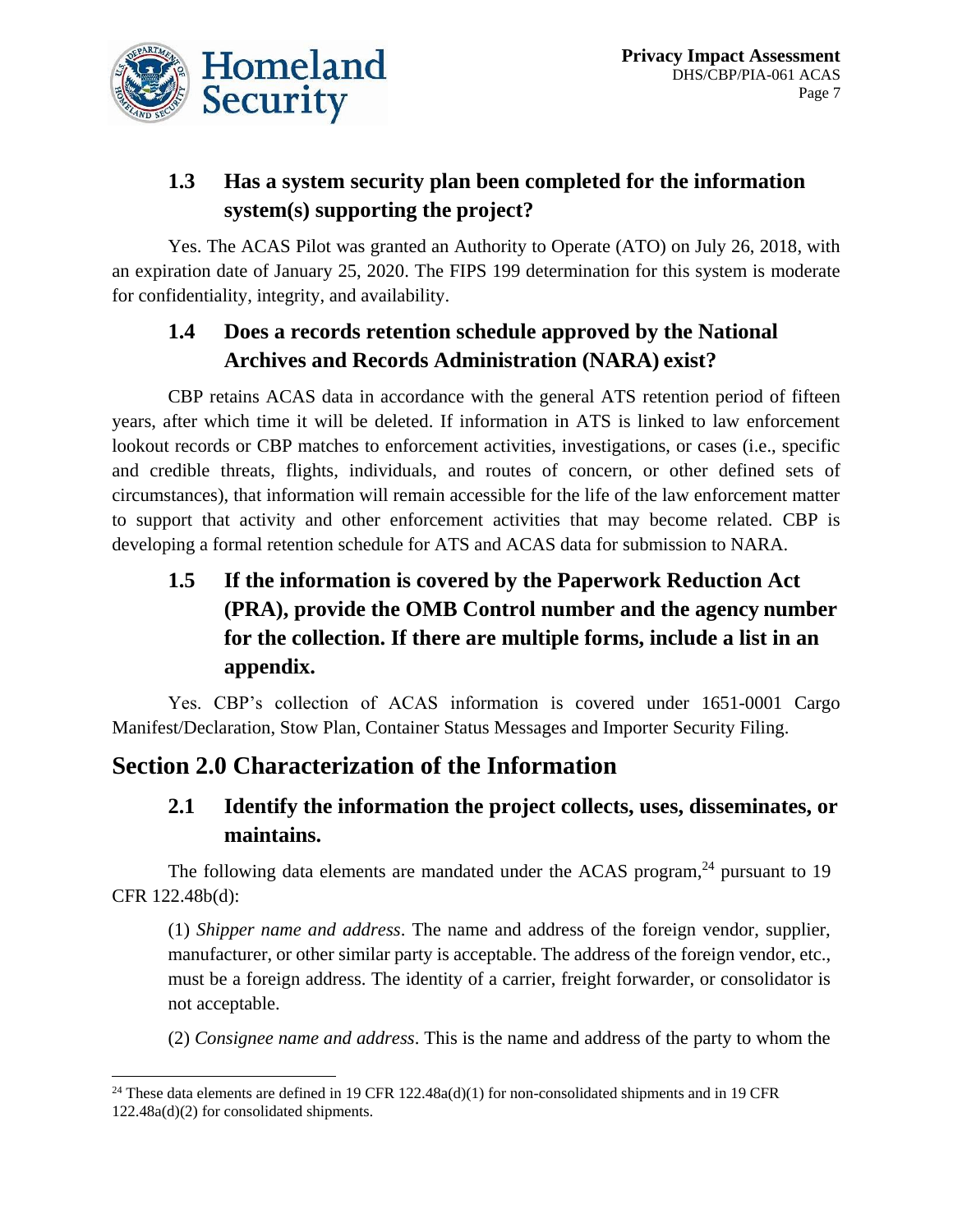

cargo will be delivered regardless of the location of the party; this party need not be located at the arrival or destination port.

(3) *Cargo description*. A precise cargo description or the 6-digit Harmonized Tariff Schedule (HTS) number must be provided. Generic descriptions, specifically those such as "FAK" ("freight of all kinds"), "general cargo," and "STC" ("said to contain") are not acceptable.

(4) *Total quantity* based on the smallest external packing unit. For example, 2 pallets containing 50 pieces each would be considered 100, not 2.

(5) *Total weight of cargo.* This may be expressed in either pounds or kilograms.

(6) *Air waybill number*. The air waybill number must be the same in the ACAS filing and the 19 CFR 122.48a filing. For non-consolidated shipments, the air waybill number is the International Air Transport Association (IATA) standard 11-digit number, as provided in 19 CFR 122.48a(d)(1)(i). For consolidated shipments, the air waybill number is the HAWB number. As provided in 19 CFR 122.48a(d)(2)(i), the HAWB number may be up to 12 alphanumeric characters (each alphanumeric character that is indicated on the HAWB must be included in the electronic transmission; alpha characters may not be eliminated).

These data elements are a subset of the eighteen advance electronic manifest data elements which are enumerated in 19 C.F.R. § 122.48a. If the shipper and/or consignee are individuals representing themselves (as a business), then names, addresses, and other contact information is submitted along with tax identification numbers (TIN) or Social Security numbers (SSN) as part of the larger air-cargo programs, but these data elements are not collected specifically for this advance submission.

#### **2.2 What are the sources of the information and how is the information collected for the project?**

The ACAS data is received from the ACAS filers that file their information prior to the departure of cargo to the United States. Information is not received from commercial sources or from publicly available data.

#### **2.3 Discuss how accuracy of the data is ensured.**

CBP collects information directly from the ACAS filers. Filing the ACAS data comes with certain responsibilities. Failure to fulfill these responsibilities could result in CBP issuing liquidated damages and/or assessing penalties. The inbound air carrier and/or the other eligible ACAS filer are responsible for providing accurate data to CBP in the ACAS filing and updating that data if necessary, transmitting the data in a timely manner to CBP, resolving ACAS referrals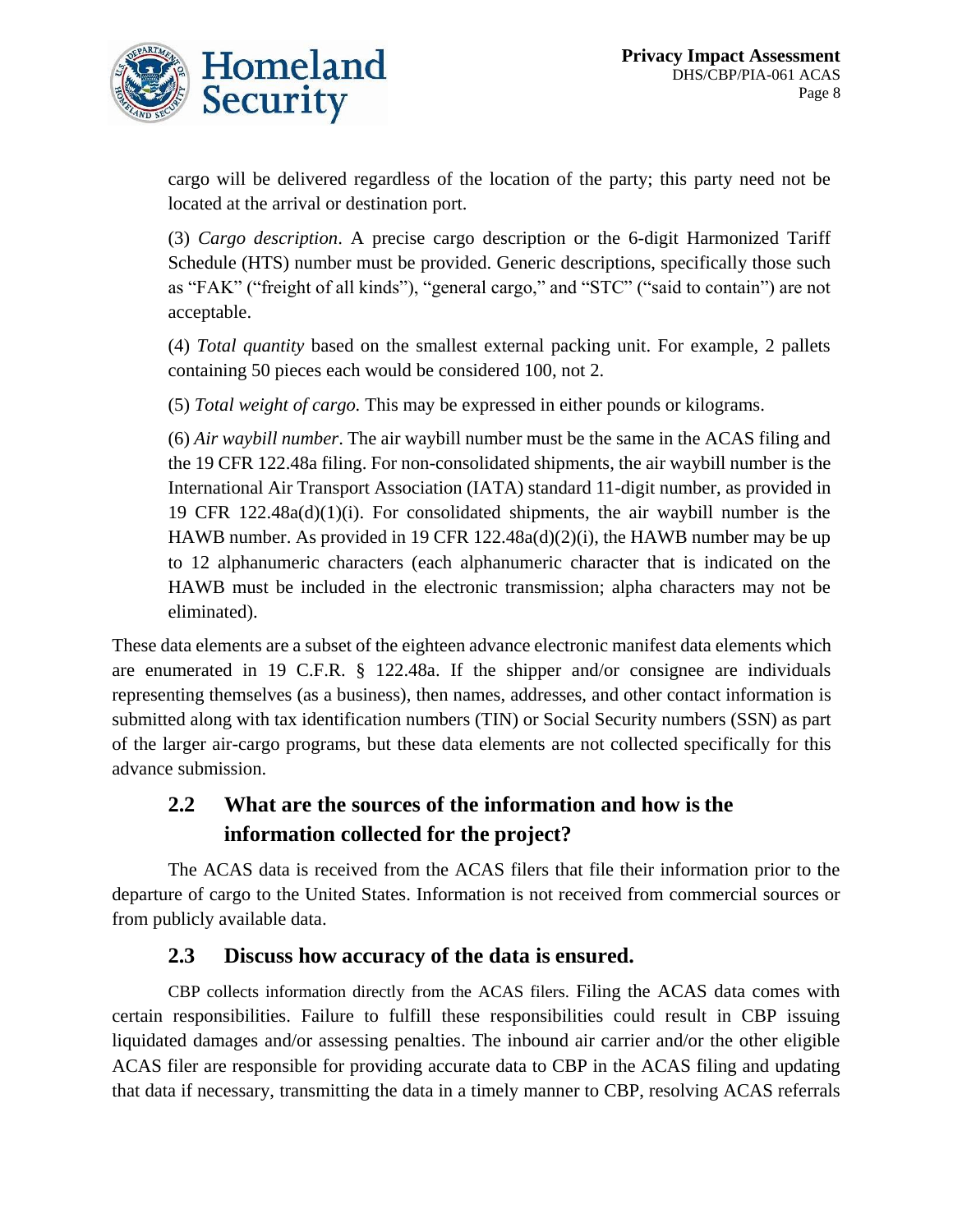

prior to departure of the aircraft, and responding to a DNL instruction in an expedited manner. CBP needs accurate and timely data to perform effective risk assessments. To ensure this, the inbound air carrier and/or other eligible ACAS filer is liable for the timeliness and accuracy of the data that they transmit.

# **2.4 Privacy Impact Analysis: Related to Characterization of the Information**

**Privacy Risk:** CBP may receive inaccurate ACAS data filling information.

**Mitigation:** This risk is partially mitigated. CBP mitigates this risk by collecting information directly from the ACAS filers. In addition, ACAS referrals may be issued for cargo determined to have insufficient or inaccurate data. If a filer does not fulfill these responsibilities, CBP is authorized to issue penalties.

**Privacy Risk:** There is a risk CBP is collecting more data than is necessary under ACAS.

**Mitigation:** This risk is mitigated. CBP requires only six individual data elements to be submitted in advance. All of these data elements were previously required, with the only change being the timeline requirement for submission. CBP explains in the instructions to ACAS filers which elements are mandatory.

# **Section 3.0 Uses of the Information**

#### **3.1 Describe how and why the project uses the information.**

Receiving information early from ACAS through ATS allows CBP to conduct targeting and risk assessment in ATS of shipments prior to the loading of aircraft destined for the United States. This process increases security by employing a risk-based approach to improve air-cargo security through targeted screening. Based on this risk assessment, CBP selects shipments that require additional information or screening, and receiving the information earlier allows CBP to halt shipments that may pose security risks before they are loaded on U.S.-bound aircraft.

# **3.2 Does the project use technology to conduct electronic searches, queries, or analyses in an electronic database to discover or locate a predictive pattern or an anomaly? If so, state how DHS plans to use such results.**

ACAS data is stored in ATS, which builds a risk-based assessment for cargo and conveyances based on criteria and rules developed by CBP. ATS cargo relies on rules-based targeting to build a score for the cargo or conveyance to subsequently identify cargo and/or conveyances of interest.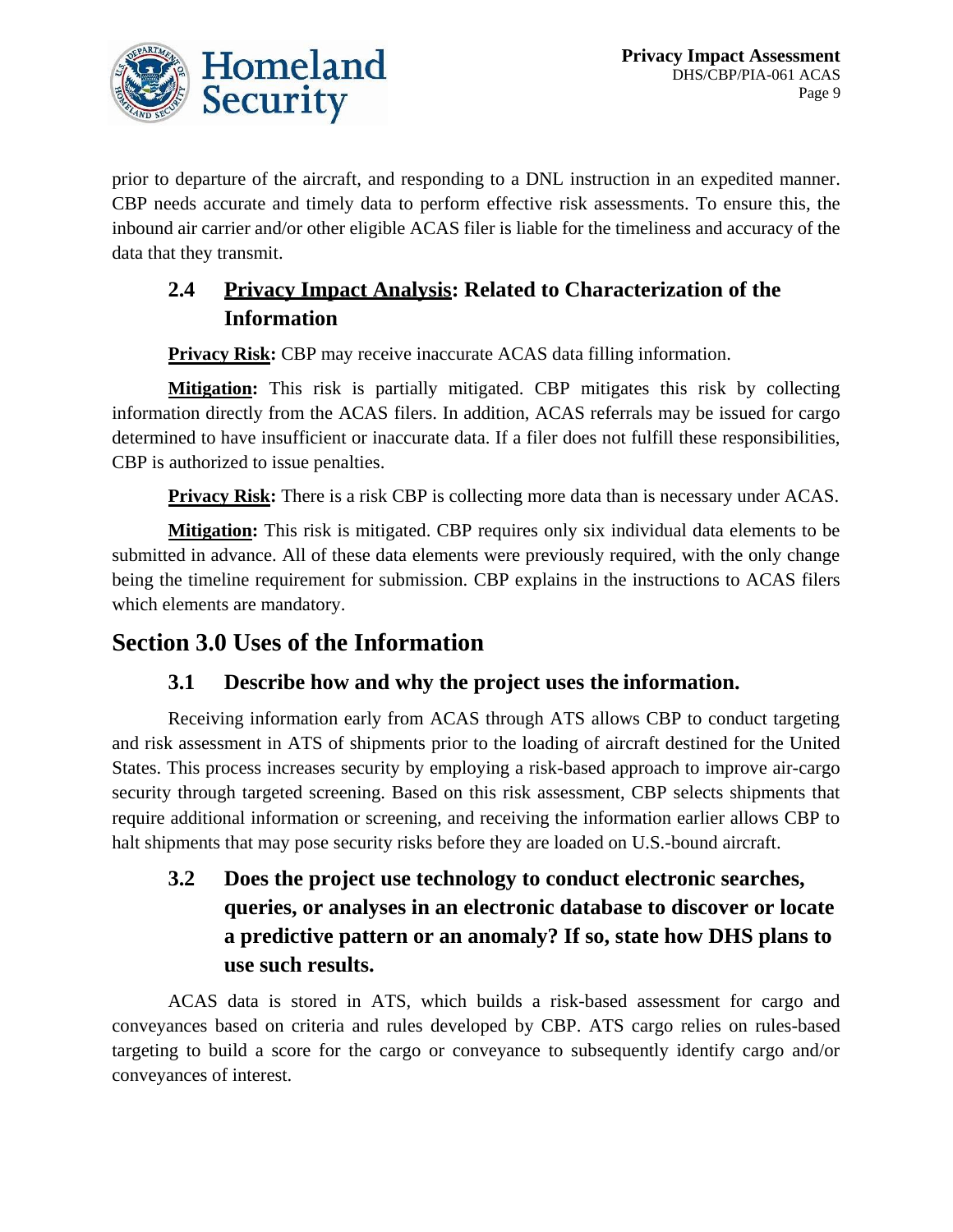

#### **3.3 Are there other components with assigned roles and responsibilities within the system?**

TSA also has responsibilities for securing inbound air cargo bound for the United States and may access ACAS data in ATS. CBP and TSA employ a layered security approach to secure inbound air cargo, including using various risk assessment methods to identify high-risk cargo and to mitigate any risks identified.

#### **3.4** Privacy Impact Analysis: Related to the Uses of Information

**Privacy Risk:** There is risk that a traveler, conveyance, or cargo may be referred to secondary inspection even though that traveler, conveyance, or cargo does not present any risk of harm to the United States and has not committed or been associated with any violation of U.S. law based on the assignment of a risk score.

**Mitigation:** This risk is mitigated. CBP uses rules-based targeting to develop risk-based scoring for *cargo and conveyances only*. CBP relies on rules-based targeting to build a score for the cargo or conveyance to subsequently identify cargo and/or conveyances of interest. Persons associated with cargo shipments are screened against TECS lookouts and prior law enforcement actions to permit any identified violations to be considered as part of the overall score. Travelers identified by risk-based targeting scenarios are not assigned scores.

**Privacy Risk:** The privacy risks associated with the use of ACAS information maintained in ATS include the misuse of data by users.

**Mitigation:** Access to ACAS data in ATS is role-based, and ATS user roles are highly restricted and audited. Access is restricted in the form of Mandatory Access Control, which is based on a demonstrated "need to know." Data may only be accessed using the CBP network with encrypted passwords and user sign-on functionality. CBP Officers with access to ATS are required to complete security and data privacy training on an annual basis and their usage of the system is audited to ensure compliance with all privacy and data security requirements.

# **Section 4.0 Notice**

# **4.1 How does the project provide individuals notice prior to the collection of information? If notice is not provided, explain why not.**

CBP provides notice to the public of the ACAS program requirements through the regulation and its associated documentation (Federal Register notice, interim, and final rules). The CBP website provides information about ACAS, including fact sheets and frequently asked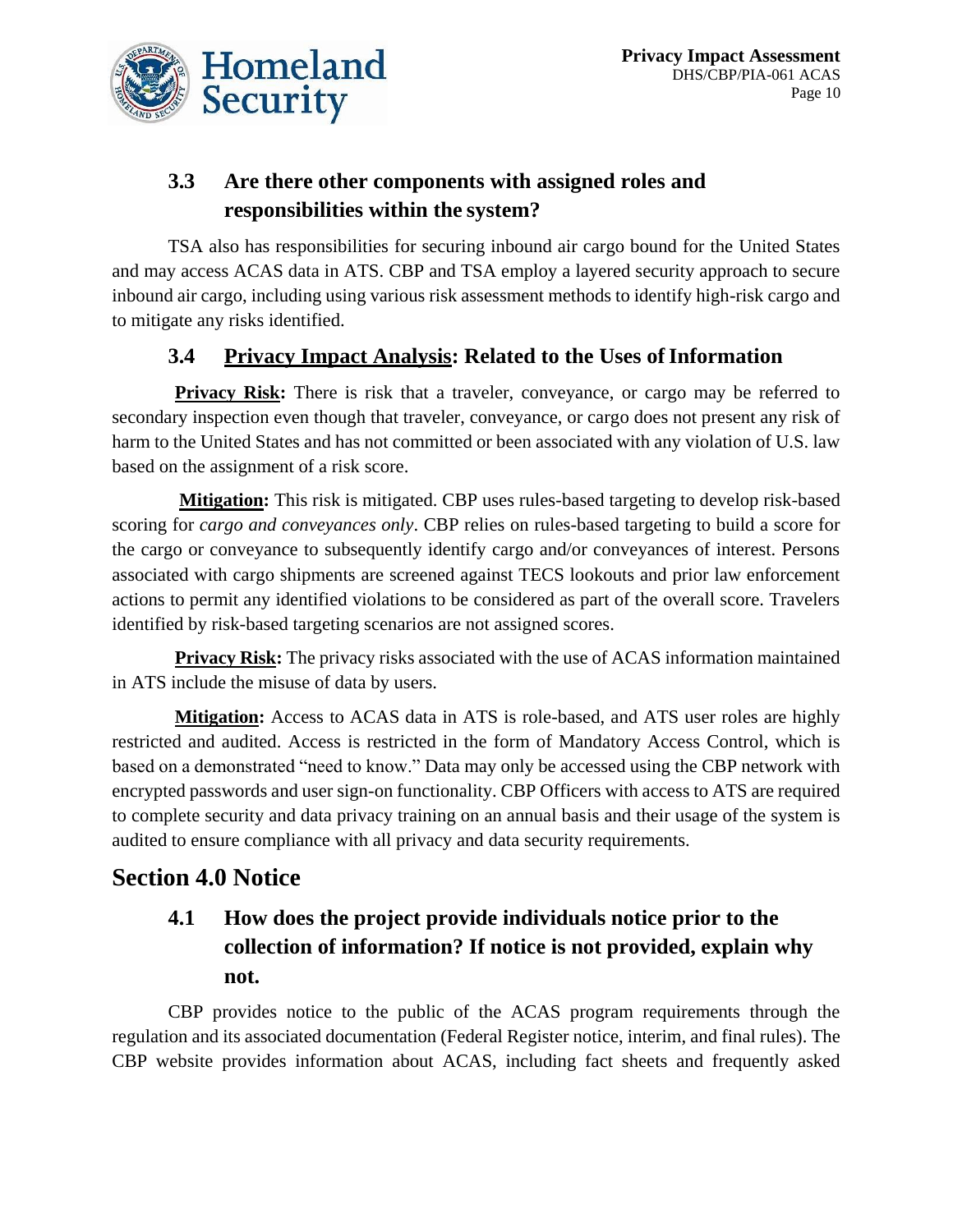

questions, an implementation guide, and a link to the ACAS regulation.<sup>25</sup> In addition, this PIA provides general notice of CBP's collection and use of ACAS data.

# **4.2 What opportunities are available for individuals to consent to uses, decline to provide information, or opt out of the project?**

There is no opportunity to opt out of this collection. United States law requires persons seeking to import goods and merchandise in the United States to provide certain information to allow CBP to determine whether the goods/merchandise may enter the United States.

#### **4.3 Privacy Impact Analysis: Related to Notice**

There is no risk to notice regarding the ACAS program. CBP has published extensive Federal Register notices and rulemakings, as well as a dedicated page on its public-facing website about the ACAS program. CBP is publishing this PIA to assess the privacy risks and mitigations associated ACAS data and ensure transparency of its operations. The ATS PIA provides additional notice related to the system's capabilities.

# **Section 5.0 Data Retention by the project**

#### **5.1 Explain how long and for what reason the information is retained.**

CBP retains ACAS information in ATS for 15 years. If ACAS information is linked to law enforcement lookout records, CBP matches to enforcement activities, investigations or cases (i.e., specific and credible threats, and flights, individuals and routes of concern, or other defined sets of circumstances), it will remain accessible for the life of the law enforcement matter to support that activity and other enforcement activities that may become related.

#### **5.2 Privacy Impact Analysis: Related to Retention**

**Privacy Risk:** There is a privacy risk that CBP will retain information beyond the existing retention period.

**Mitigation:** This risk is partially mitigated. CBP will adhere to the designated 15-year retention schedule for ACAS. The data is retained in ATS consistent with CBP's practice for retaining information used to screen and target cargo and conveyances for border security and counterterrorism purposes. In the event that ACAS information becomes associated with a law enforcement investigation, CBP will maintain that information for as long as is required for the life of the investigation, which may exceed 15 years.

l <sup>25</sup> [https://www.cbp.gov/border-security/ports-entry/cargo-security/acas.](https://www.cbp.gov/border-security/ports-entry/cargo-security/acas)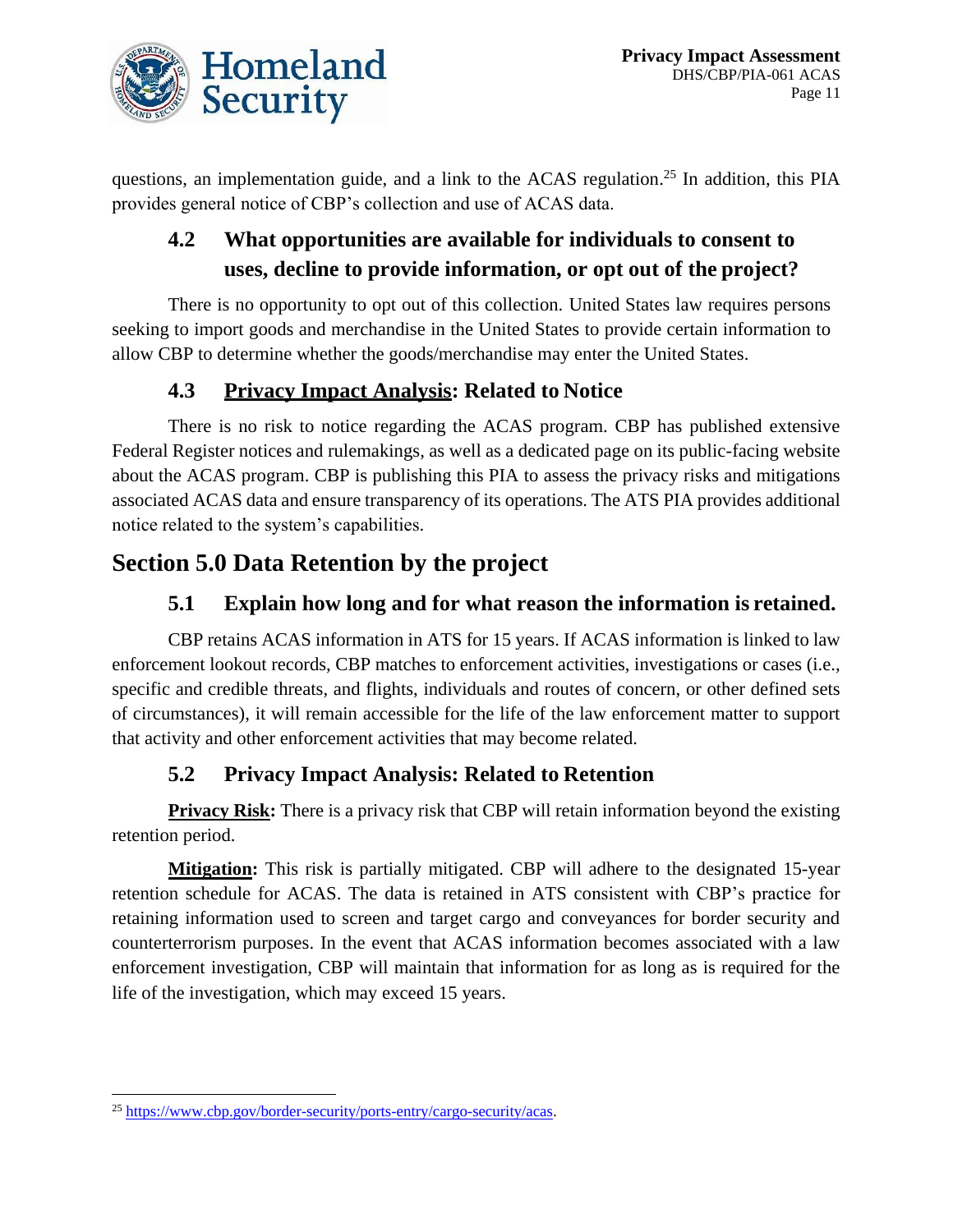

# **Section 6.0 Information Sharing**

# **6.1 Is information shared outside of DHS as part of the normal agency operations? If so, identify the organization(s) and how the information is accessed and how it will be used.**

ACAS information, as warranted by specific request or Memorandum of Understanding, will be shared on a "need to know" basis, particularly with appropriate federal, state, local, tribal, and foreign governmental agencies or multilateral governmental organizations responsible for investigating or prosecuting the violations of, or for enforcing or implementing, a statute, rule, regulation, order or license, when DHS believes the information would assist enforcement of civil or criminal laws. For targeting purposes, there are occasions in which certain data elements are shared outside of DHS to garner assistance in vetting and information gathering. At times, this is done in collaboration with intelligence community partners who may have additional information not available to CBP.

#### **6.2 Describe how the external sharing noted in 6.1 is compatible with the SORN noted in 1.2.**

The external sharing outlined above is consistent with the purpose of CBP's original collection of the information, which supports CBP's enforcement of numerous federal laws at the border, and consistent with the broader CBP mission of safeguarding the nation while facilitating legitimate trade and travel.

#### **6.3 Does the project place limitations on re-dissemination?**

When sharing information pursuant to a memorandum of agreement, CBP requires that the recipient first request permission from CBP prior to sharing any information with a third party. External users of ATS with access to ACAS information must meet the terms and conditions of the arrangements permitting their access to ATS in order to obtain and maintain access. Generally, CBP requires that the external users employ the same or similar security and safeguarding precautions as employed by CBP and only use the data for legitimate purposes. For CBP, ATS has role-based security. Users from other government organizations must use the ATS interface to access the system where access is limited via a user profile/role. ATS user roles are highly restricted and audited. Application access is restricted in the form of role-based access, which is based on a demonstrated need to know. Users may not re-disseminate information without prior express written consent by CBP.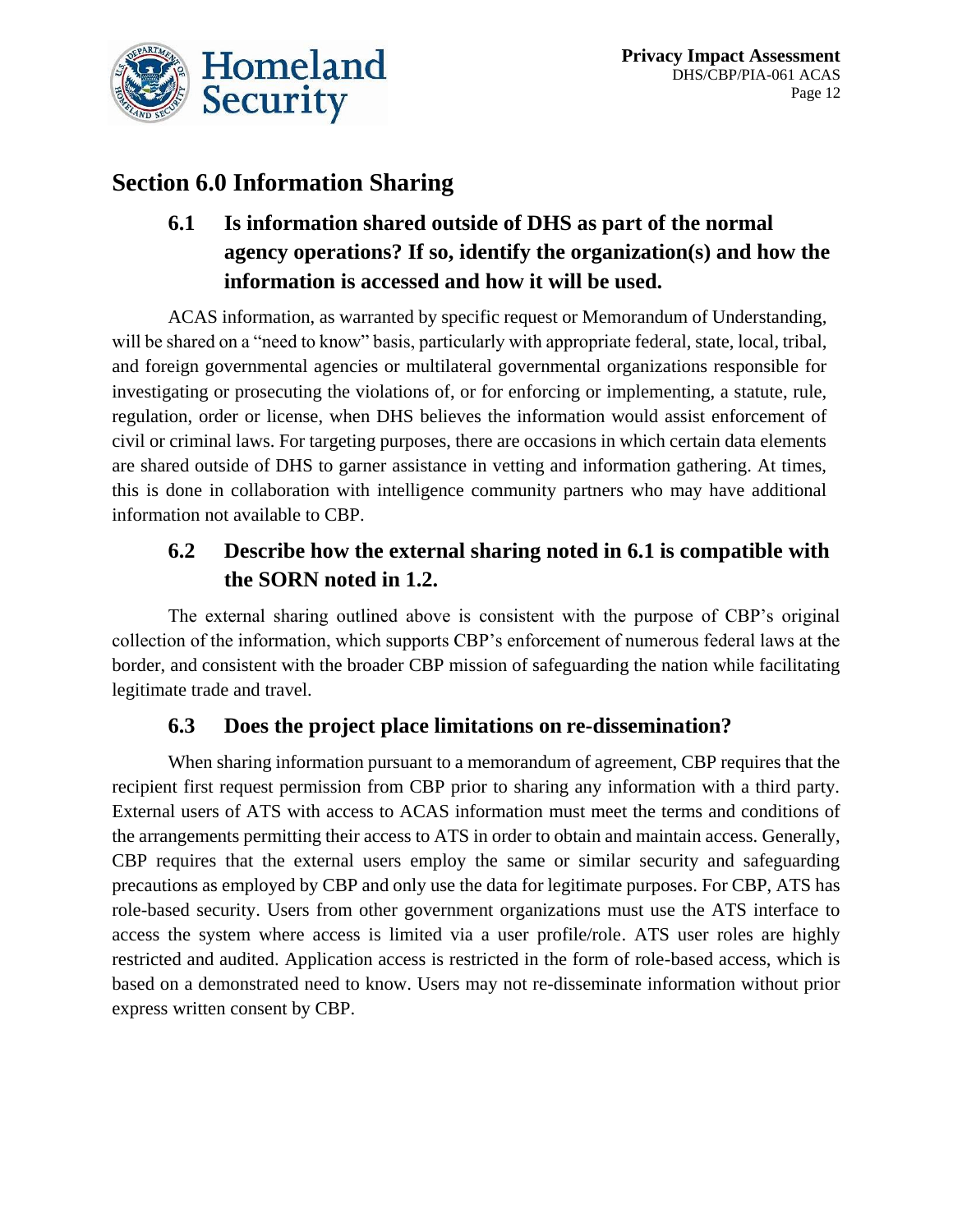

#### **6.4 Describe how the project maintains a record of any disclosures outside of the Department.**

Information shared outside of the Department is tracked through the use of the DHS-191, Accounting of Disclosure Form, or a Memorandum of Understanding (MOU). All ATS users prepare a DHS-191 form each time they share PII from ATS outside of DHS. CBP and DHS share information from ATS pursuant to the terms of an arrangement for access to one or more of the modules of ATS, or in accordance with the language of a letter of authorization, which facilitates the sharing of a limited number of records from ATS in response to a request for assistance from another law enforcement agency.

#### **6.5 Privacy Impact Analysis: Related to Information Sharing**

**Privacy Risk:** There is a risk that CBP will share ACAS data under inappropriate circumstances, or with individuals without a demonstrated need to know.

**Mitigation:** Risks related to sharing of information outside DHS, including any potential risk of further dissemination of information by the external agency to a third agency, are mitigated through arrangements governing access to ACAS information in ATS by external parties and sharing of ATS information with external parties. Each arrangement defines the nature of the outside access to or sharing of ATS information, including the scope of the ATS information being accessed or shared and the legal basis upon which they receive it. The arrangements generally require the external party accessing or receiving information to employ measures relating to security, privacy, and safeguarding of information that are equivalent or comparable to measures employed by DHS. As a general matter, the arrangements also stipulate that any further dissemination of ATS information by the receiving party to a third party is subject to prior authorization by CBP. Lastly, CBP emphasizes that within each arrangement, each external user is provided with training designed to ensure that data accessed through ATS is safeguarded and secured in an appropriate manner and that dissemination restrictions are observed, consistent with applicable laws and policies.

# **Section 7.0 Redress**

#### **7.1 What are the procedures that allow individuals to access their information?**

Individuals seeking access to ACAS information may file a Freedom of Information Act (FOIA) request with CBP at [https://foia.cbp.gov/palMain.aspx,](https://foia.cbp.gov/palMain.aspx) or by mailing a request to:

U.S. Customs and Border Protection Freedom of Information Act Division 1300 Pennsylvania Avenue NW, Room 3.3D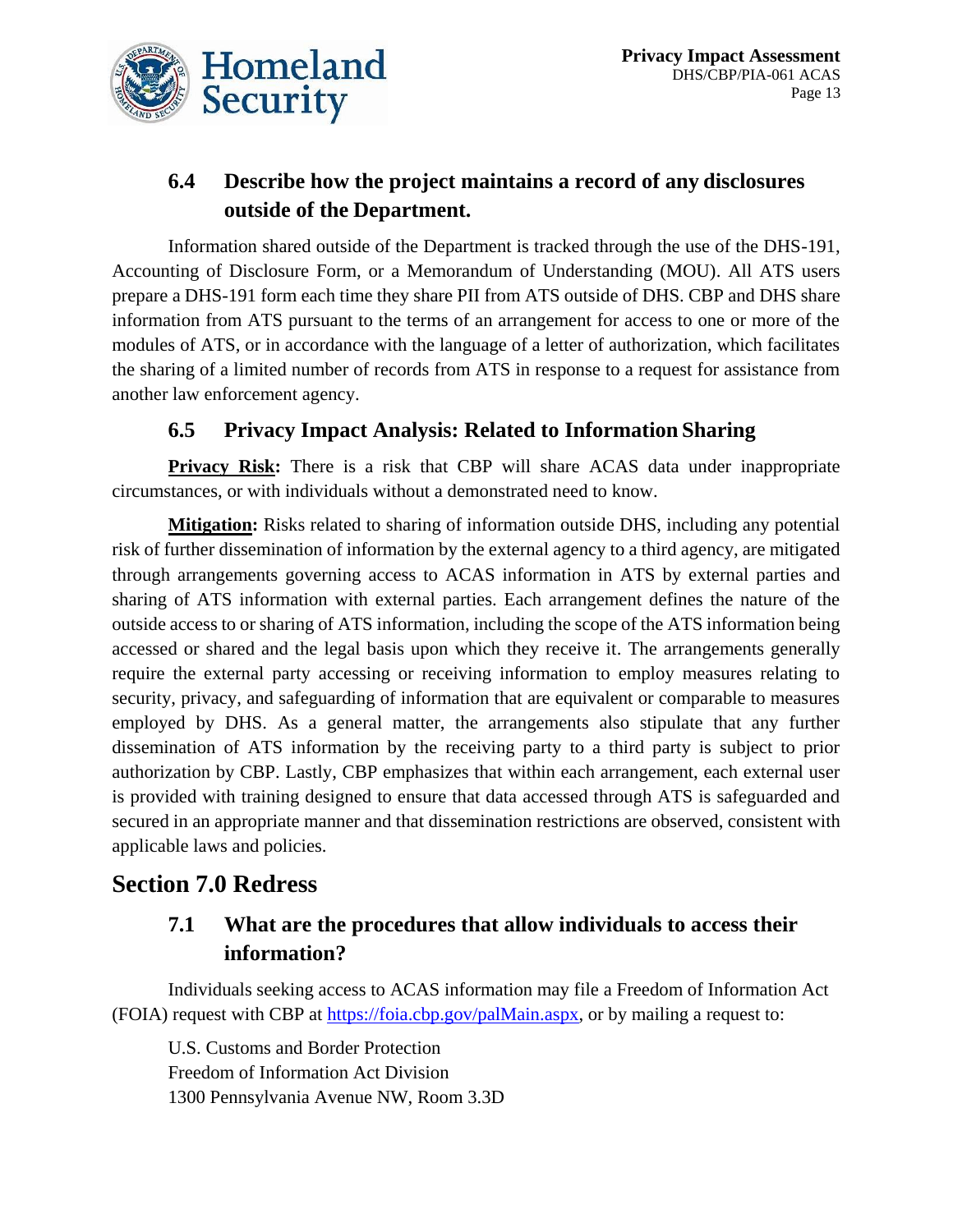

Washington, D.C. 20229 Fax Number: (202) 325-1476

All Privacy Act and FOIA requests must be in writing and include the requestor's daytime phone number, email address, and as much information as possible of the subject matter to expedite the search process. Requests for information are evaluated by CBP to ensure that the release of information is lawful; will not impede an investigation of an actual or potential criminal, civil, or regulatory violation; and will not reveal the existence of an investigation or investigative interest on the part of DHS or another agency.

Because ATS data related to risk assessments of ACAS data is by its very nature law enforcement sensitive, DHS has exempted portions of this system from the notification, access, amendment, and certain accounting provisions of the Privacy Act of 1974. These exemptions also apply to the extent that information in this system of records is recompiled or is created from information contained in other systems of records with appropriate exemption in place. To the extent that a record is exempted in a source system, the exemption will continue to apply.

Notwithstanding the applicable exemptions, CBP reviews all such requests on a case-bycase basis. If compliance with a request would not interfere with or adversely affect the national security of the United States or activities related to any investigatory material contained within this system, the applicable exemption may be waived at the discretion of CBP in accordance with procedures and points of contact published in the applicable SORN.

#### **7.2 What procedures are in place to allow the subject individual to correct inaccurate or erroneous information?**

Inquiries and efforts to request correction of CBP records may be directed to:

U.S. Customs and Border Protection CBP Info Center Office of Public Affairs 1300 Pennsylvania Avenue NW Washington, D.C. 20229

Individuals making inquiries should provide as much identifying information as possible regarding themselves to identify the record(s) at issue.

#### **7.3 How does the project notify individuals about the procedures for correcting their information?**

CBP provides a variety of materials to commercial transport companies advising them how to submit information to CBP through ACAS. More generally, this PIA and the applicable SORNs provide general notice regarding the procedures for correcting ACAS information.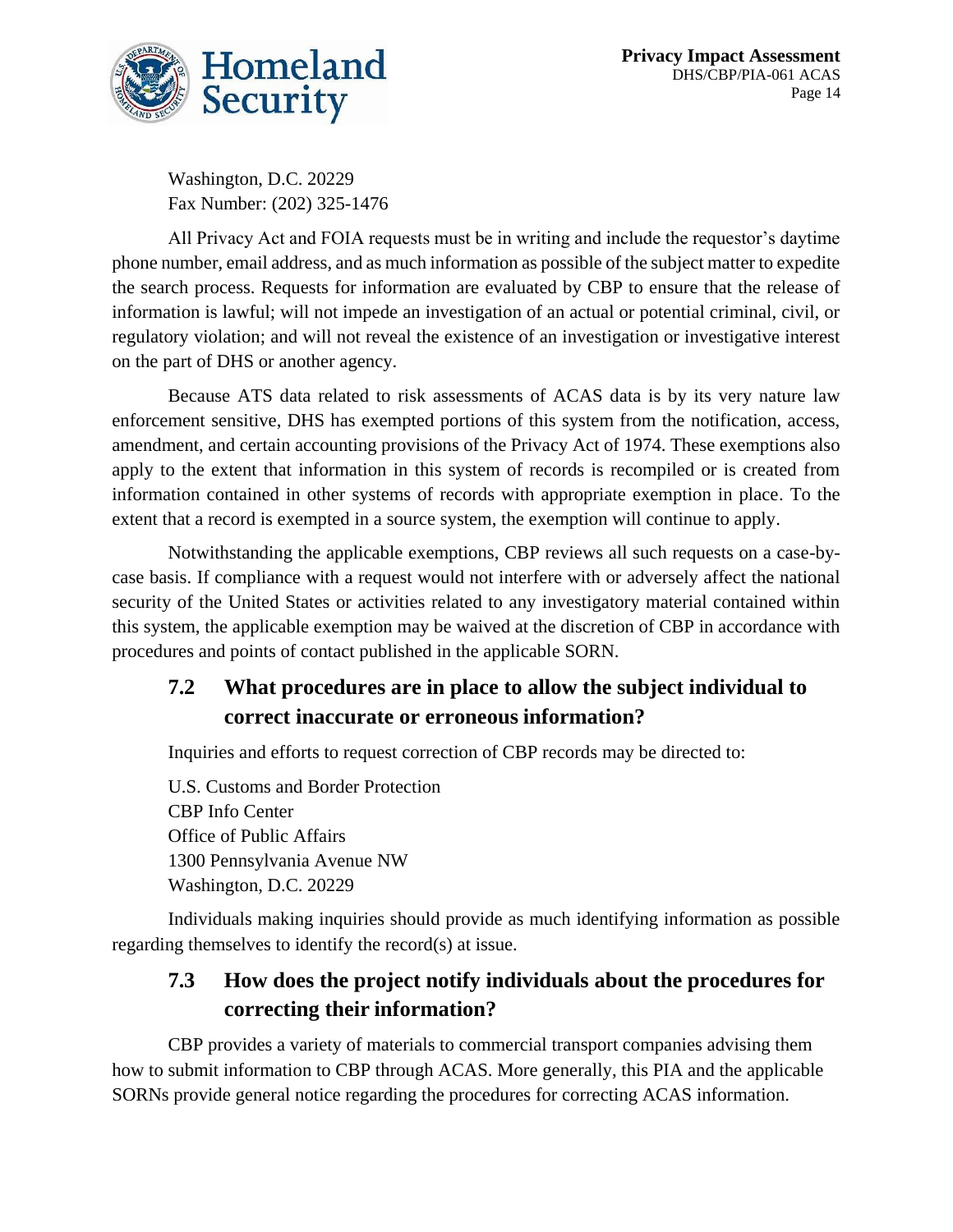

#### **7.4 Privacy Impact Analysis: Related to Redress**

**Privacy Risk:** ACAS filers may be adversely impacted by the CBP cargo screening process based on a few select data elements.

**Mitigation:** CBP has designed the ACAS filing process to ensure that the importation and entry process is secure and seamless for the filer. In the majority of cases in which CBP issues a referral, the only requirement on the filer is to provide additional information, or for the cargo to undergo additional screening, much of which is non-intrusive and requires no effort on the part of the filer. Filers who do believe that they have been adversely impacted may seek redress as described in this PIA and the applicable SORNs. CBP seeks to permit all persons to be able to obtain copies of the ACAS data that the relevant importer submitted to CBP pursuant to regulatory requirements. As noted above in paragraph 7.3, individuals may also seek access to such information submitted to CBP pursuant to the FOIA, and as a matter of CBP policy, redress may also be requested.

# **Section 8.0 Auditing and Accountability**

# **8.1 How does the project ensure that the information is used in accordance with stated practices in this PIA?**

ACAS information is only available to users via ATS, which has role-based access. All user groups have access to the system as defined by their specific profile. Access is restricted based on roles and a demonstrated need to know.

# **8.2 Describe what privacy training is provided to users either generally or specifically relevant to the project.**

Initial ATS access is not activated for any user without completion of the CBP Security and Privacy Awareness course. The course presents Privacy Act responsibilities and agency policy with regard to the security, sharing, and safeguarding of both official information and PII. The course also provides information regarding sharing, access, and other privacy controls. CBP updates this training regularly, and ATS users are required to take the course annually.

# **8.3 What procedures are in place to determine which users may access the information and how does the project determine who has access?**

Each user group's access to information in ATS is defined by the specific profile created for that group. Group profiles are intended to limit access by reference to the common rights and mission responsibilities of users within the group. Access by Users, Managers, System Administrators, Developers, and others to the ATS data is defined in the same manner and employs